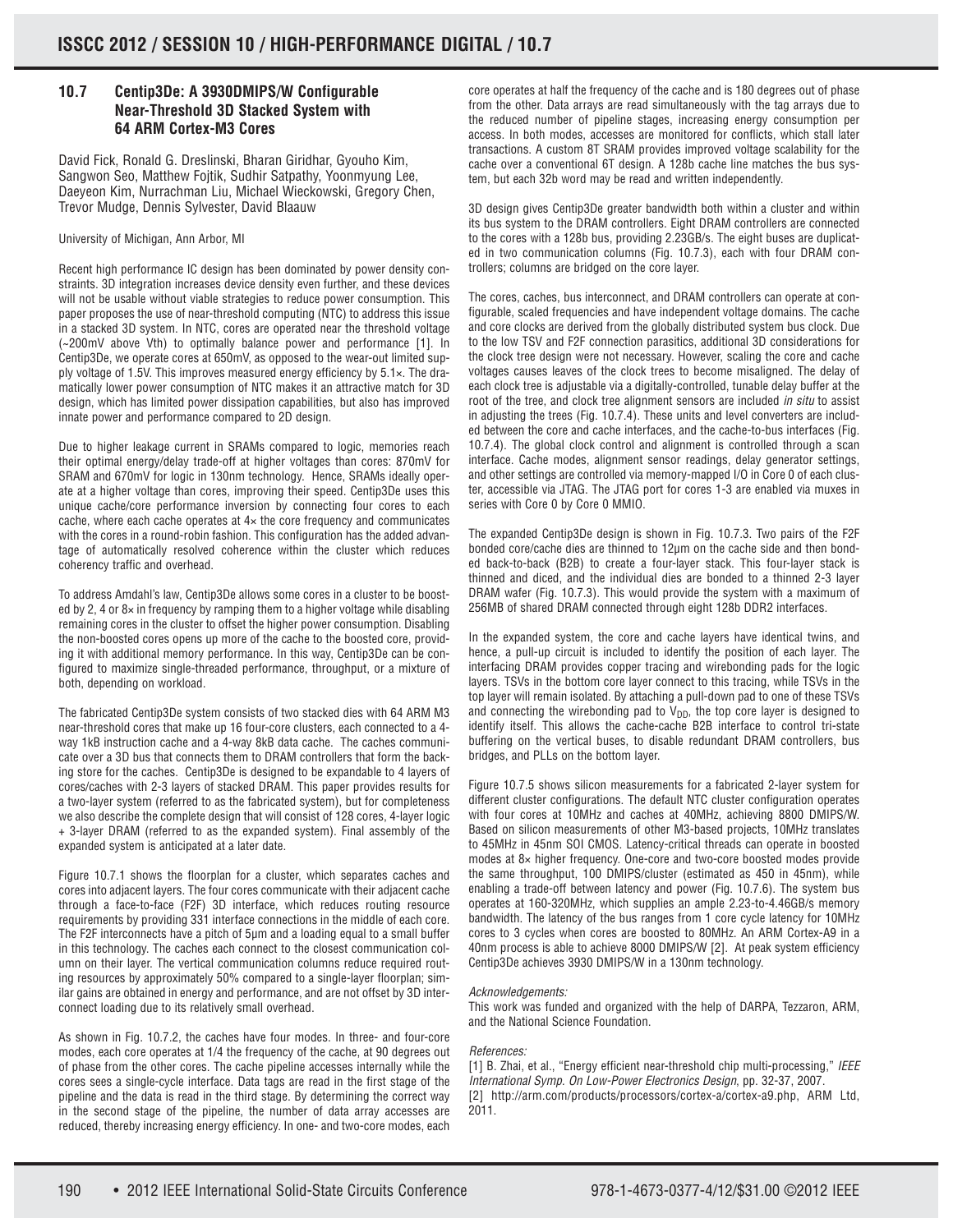



**Figure 10.7.1: Cluster floorplan with F2F connections represented as dots with connecting lines between. Each cluster has 1591 F2F connections.**



**Figure 10.7.3: System block diagram and system side view. The fabricated system has an unthinned cache layer and a thinned core layer, with wirebonds connecting to TSVs on the backside.**

| Cache Bus                              | 4 Core Mode                      |                      | <b>Selected Core Configurations</b> |                                                  |      |      |                         |     |              |      |                                       |                |      |            |      |  |
|----------------------------------------|----------------------------------|----------------------|-------------------------------------|--------------------------------------------------|------|------|-------------------------|-----|--------------|------|---------------------------------------|----------------|------|------------|------|--|
| Hub                                    |                                  |                      | Mode                                | Core DMIPS/                                      |      |      | DMIPS/                  |     |              |      | Cluster Cluster Core Cache            |                |      | Core Cache |      |  |
| 160 MHz                                | Div 4x                           |                      |                                     | (MHz)                                            | Core |      | Cluster DMIPS/W         |     |              | (mW) | (V)                                   | (V)            | (mW) | (mW)       |      |  |
| 1.15 Volts                             | IS/DS                            | 40 MHz<br>0.80 Volts | AC                                  | 10                                               |      | 12.5 |                         | 50  |              | 8800 | 5.68                                  | 0.65           | 0.8  | 1.16       | 4.06 |  |
| 0 Core Boosted<br><b>G</b> Cores Gated |                                  |                      | 3C                                  | 20                                               |      | 25   |                         | 75  |              | 5300 |                                       | 14.2 0.75      | 0.95 | 3.20       | 11.0 |  |
|                                        |                                  | Div 4x<br>10 MHz     | 40<br>2C                            |                                                  | 50   |      | 100                     |     | 4560         |      |                                       | 21.9 0.85      | 1.15 | 5.25       | 16.6 |  |
|                                        |                                  | 0.65 Volts           | 1C                                  | 80                                               |      | 100  | 100                     |     |              | 1160 |                                       | 86.3 1.15      | 1.65 | 9.71       | 76.5 |  |
| Cache Bus<br>Hub                       | 3 Core Mode                      |                      |                                     | <b>Selected Bus Configurations</b>               |      |      |                         |     |              |      |                                       |                |      |            |      |  |
| 160 MHz                                |                                  |                      |                                     |                                                  |      |      | Frequency Voltage Power |     |              |      |                                       | Modes          |      |            |      |  |
| 1.15 Volts                             | Div 2x<br>is/DS<br><b>BD MHz</b> |                      |                                     |                                                  |      |      | (MHz)                   | (v) |              | (mW) |                                       | Supported      |      |            |      |  |
|                                        |                                  | 1.15 Volts           |                                     |                                                  |      |      | 160                     |     | 1.05         | 107  |                                       | 4C, 3C, 2C     |      |            |      |  |
| 3 Cores Roosted<br>1 Core Gated        |                                  | Div da               |                                     |                                                  |      |      | 320                     |     | 1.60         | 295  |                                       | 4C, 3C, 2C, 1C |      |            |      |  |
|                                        |                                  | 20 MHz<br>0.75 Volts |                                     |                                                  |      |      |                         |     |              |      | <b>Selected System Configurations</b> |                |      |            |      |  |
| Cache Bus<br>Hub                       | 2 Core Mode                      |                      |                                     | Bus Freq #4C #3C #2C #1C DMIPS mW DMIPS/W MHz/mW |      |      |                         |     |              |      |                                       |                |      |            |      |  |
|                                        |                                  |                      |                                     | 160                                              | 16   |      |                         |     |              | 800  | 203                                   |                | 3930 | 3.15       |      |  |
| 160 MHz<br>1.15 Volts                  | <b>ISIDS</b>                     | Div 2x               |                                     |                                                  |      |      |                         |     |              |      |                                       |                |      |            |      |  |
|                                        |                                  | 80 MHz<br>1.15 Volta |                                     | 160                                              | 15   |      | 1                       |     |              | 825  | 211                                   |                | 3890 | 3.12       |      |  |
| 2 Core Boosted<br>2 Cores Gated        | ł.<br>k                          | Div 2x<br>40 MHz     |                                     | 160                                              | 12   |      | $\Delta$                |     |              | 900  | 237                                   |                | 3790 | 3.03       |      |  |
|                                        |                                  |                      |                                     | 160                                              | 15   |      | 1                       |     |              | 850  | 219                                   |                | 3870 | 3.10       |      |  |
|                                        |                                  | 0.85 Volts           |                                     | 160                                              | 14   |      | $\overline{2}$          |     |              | 900  | 235                                   |                | 3820 | 3.05       |      |  |
| Cache Bus<br>Hub                       | 1 Core Mode                      |                      |                                     | 160                                              |      | 16   |                         |     |              | 1200 | 339                                   |                | 3540 | 2.83       |      |  |
|                                        |                                  |                      |                                     | 160                                              |      |      | 16                      |     |              | 1600 | 462                                   |                | 3460 | 2.77       |      |  |
| 320 MHz<br>1.6 Volts                   | is/DS                            | Div 2x<br>160 MHz    |                                     | 320                                              | 14   |      | $\overline{2}$          |     |              | 900  | 594                                   |                | 1510 | 1.21       |      |  |
|                                        |                                  | 1.65 Volts           |                                     | 320                                              | 15   |      |                         |     | $\mathbf{1}$ | 850  | 642                                   |                | 1320 | 1.06       |      |  |
| 1 Core Boosted<br>3 Cores Gated        |                                  | Div 2x               |                                     | 320                                              |      |      | 16                      |     |              | 1600 | 821                                   |                | 1950 | 1.56       |      |  |
|                                        |                                  | BD MHz               |                                     | 320                                              |      |      |                         |     | 16           |      | 1600 1851                             |                | 860  | 0.69       |      |  |

**Figure 10.7.5: Visualization of cluster modes, and measurement results for the cluster modes, bus architecture, and selected system configurations.**

**Figure 10.7.2: Cache state machines and pipeline diagrams; four cache modes are supported. Modes 1/2 improve performance, while 3/4 improve efficiency.**



**Figure 10.7.4: Left: clock tree with tunable delays and phase detectors. Right top: glitch-free clock generators used in cache. Bottom right: clock tree alignment sensor.**



**Figure 10.7.6: Measured power and performance breakdowns; each configuration has all clusters in the same mode for this analysis.**